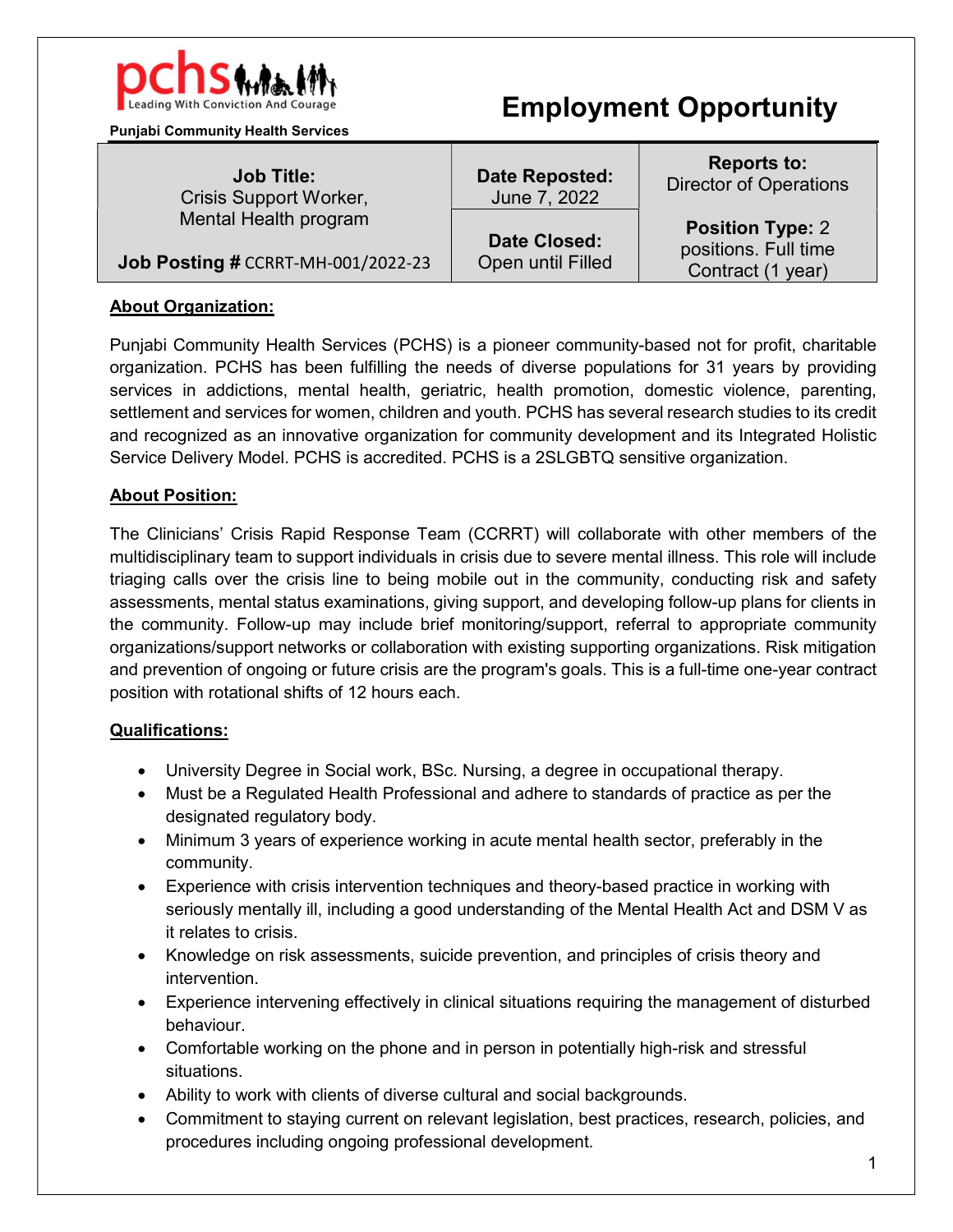

### Punjabi Community Health Services

- Comfortable lifting and carrying objects up to 10lbs and sitting for long periods
- Knowledge of family and social systems.
- Ability to work collaboratively and in partnership with a multidisciplinary team and other agencies in the community, including the ability to work with police, court system, inpatient and outpatient mental health systems.
- Understanding of the basic use of psychotropic medications, psychiatric diagnosis and formulation of the mental health assessment for a diverse age group and population.
- Able to function well under pressure and in a fluid environment.
- Demonstrated ability to use computer programs for data entry for assessments.
- Familiarity with Commission of Accreditation Rehabilitation Facilities (CARF) International standards is an asset.
- Familiarity with Cloud technology and Share-Point is an asset
- Excellent oral and written communication, organizational and problem solving skills
- Strong interpersonal skills, be able to work independently and within a team
- Ability to communicate effectively (written and verbal), including presentation skills
- Excellent working skills in MS Word, Excel, PowerPoint, internet and email

### Requirements:

- Valid driver's license, regular access to a vehicle with valid insurance
- A satisfactory current Vulnerable Sector Screening (Criminal Record Check) report
- Current CPR and First-Aid certification
- Vaccines (COVID-19 and others) are a job requirement unless you have an exemption on a medical ground under the Ontario Human Rights Code.
- Fluency in Punjabi, Hindi and Urdu languages is requirement.
- Must be a Regulated Health Professional and adhere to standards of practice as per the designated regulatory body.

## Key Responsibilities:

.

- Provide immediate crisis line response, initial triage, crisis stabilization and development of intervention plans.
- Provide needed assistance and follow-up post-crisis with telephone check-ins, mobile crisis response, or connect clients to appropriate follow-up agencies/networks.
- Conduct risk and safety assessments, mental status examinations, promote healthy coping strategies and assist in developing follow-up and safety plans for clients in the community
- Work side by side in 'ride along' with police officers and other crisis support workers in completing mobile crisis intervention assessments.
- Work inside the 911 police Communications Centre to accept diverted calls in need of mental health and addiction crisis services
- Form collaborative relationships with partnership colleagues and strong partnerships with hospitals, law enforcement agencies, and mental health and social service agencies to build an effective delivery of crisis service in the community.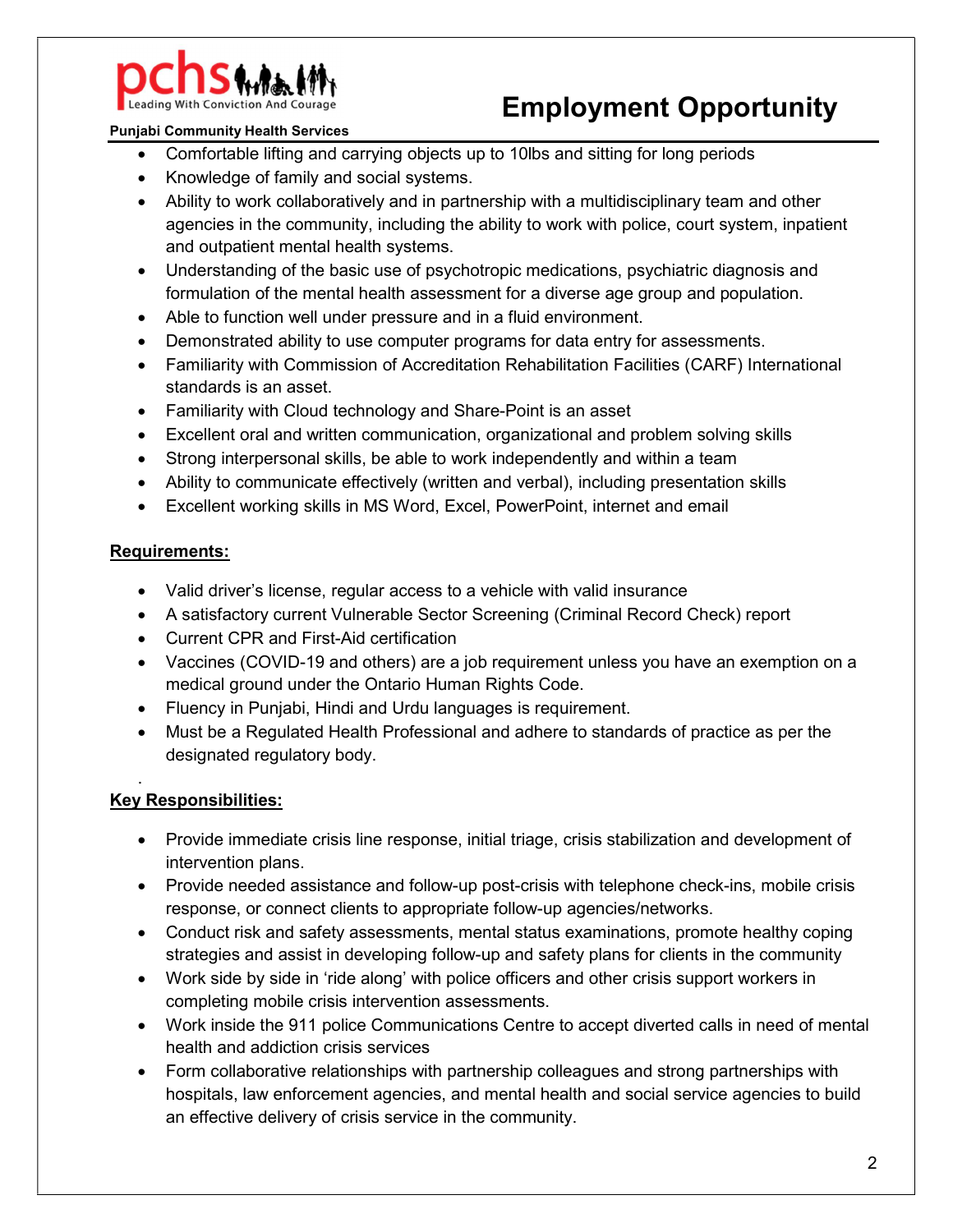

#### Punjabi Community Health Services

- Assist in identifying and developing goals towards understanding the prevention, treatment, and rehabilitation of individuals with mental illness and addiction concerns.
- Participate in agency and community meetings, committees and workgroups as requested by the manager.
- Utilize their sound working knowledge of resources, partnerships and working relationships and participate in ongoing professional development and supervision around crisis work.
- Assist in identifying and developing goals towards understanding the prevention, treatment and rehabilitation of individuals with mental illness.
- Attend and actively participate in team meetings and other client-related meetings and program meetings as required
- Maintain appropriate record-keeping/documentation and client files and statistical and outcome measurement tools as PCHS policies and procedures require.
- Participate in agency and community committees and working groups as requested by Supervisor.
- Work effectively and collaboratively with program teams, internal and external to PCHS
- Assist with the development, implementation and evaluation of the program
- Other related duties as assigned.

### Organizational Responsibilities:

- Actively contribute to the mission, vision and values of PCHS
- Follow the organizational Code of Ethics and professional standards of your certification and your position in the organization
- Adhere to the policies and procedures of your program(s) and organization
- Perform the duties outlined in this job description
- Contribute in a positive way to the overall success of the program and organization
- Participate in the establishment of program goals and objectives and set service priorities based on it
- Demonstrate a positive and professional attitude when representing the organization in the community
- Actively encourage the involvement and empowerment of clients/ survivors
- To follow the direction of the Joint Health, Safety & Wellness Committee in compliance with the Occupational Health and Safety Act (OHSA)

Work Hours: 12-hour shifts on a rotational schedule; overnights, weekends and public holidays work is required; the employee will often be working in potentially high-risk and stressful situations.

Local travel by car in the community and to the client's home is required.

### Position to commence: July 2022